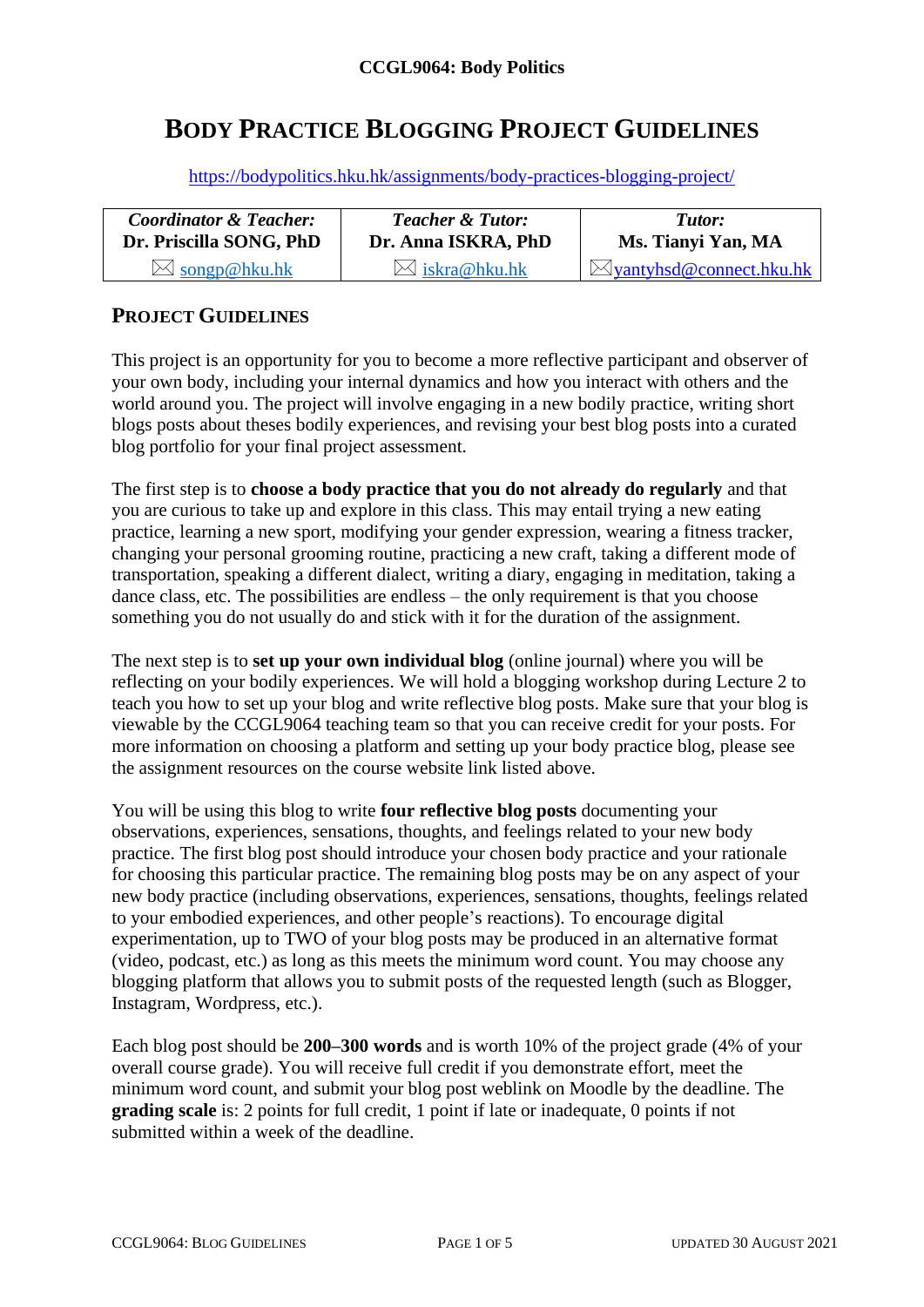The blog posts are due according to the following schedule (to receive full credit you must ensure that your blog post is viewable and submit the weblink by 23:59 on the scheduled date via the assignment submission link in Moodle):

- ➢ Body Practice Blog Post #1 due on Sunday, September 19.
- ➢ Body Practice Blog Post #2 due on Sunday, October 3.
- ➢ Body Practice Blog Post #3 due on Sunday, October 10.
- ➢ Body Practice Blog Post #4 due on Sunday, October 17.

All students will be expected to participate in the **peer review workshop** during class on **Wednesday October 20**, where you will learn more about how to write reflective blogs that demonstrate informed, thoughtful, and sustained intellectual engagement with a broad range of course concepts, theories, and issues. We will focus on how to apply theoretical ideas to lived experience appropriately and insightfully. Based on this learning, you will give and receive structured feedback on classmates' blog posts (worth 10% of the project grade / 4% of your overall course grade).

This feedback is designed to help you with revisions for the final component of the project: a **curated blog portfolio**. You will choose some of your best blog posts to edit and synthesize into a final blog portfolio (~1000 words) that reflects your engagement with course themes, concepts, and readings. Your curated blog portfolio should connect your bodily experiences with larger course themes by considering the following questions:

- $\triangleright$  How are your bodily sensations and reactions shaped by interpersonal interactions, cultural norms, institutional structures, corporate interests, and state policies?
- ➢ What are you learning from this new body practice that you did not know before?
- ➢ How does your bodily experience relate to the readings and concepts we are discussing in the course?
- ➢ Does this bodily practice change how you think about your embodiment and/or identity in any way?
- $\triangleright$  What are the 'body politics' shaping this particular bodily practice?

A key part of the assignment involves applying some of the analytical tools and concepts discussed in the readings, lectures, and tutorials to make sense of your chosen body practice. Your blog portfolio should use the terms we have introduced in class to analyze how, why, and in what ways you are experiencing this bodily practice. Your portfolio should also incorporate multimedia elements such as images, videos, or spoken word recordings to help illustrate and support your analysis.

The final blog portfolio is worth 50% of the project grade (20% of your overall course grade) and will be graded for quality according to the assessment rubric and grade descriptors listed at the end of this document. Make sure to cite your sources and include a bibliography. The default format for the final blog portfolio is a written collection of revised blog posts or one longer integrated piece (~1000 words in total). We also welcome alternative formats, but you must discuss your plan with your tutor and obtain advance written approval from the CCGL9064 teaching team for this. Please submit your final blog portfolio online through the Moodle assignment link.

➢ Your **final blog portfolio** is due by 11:59pm on **Sunday, December 12**.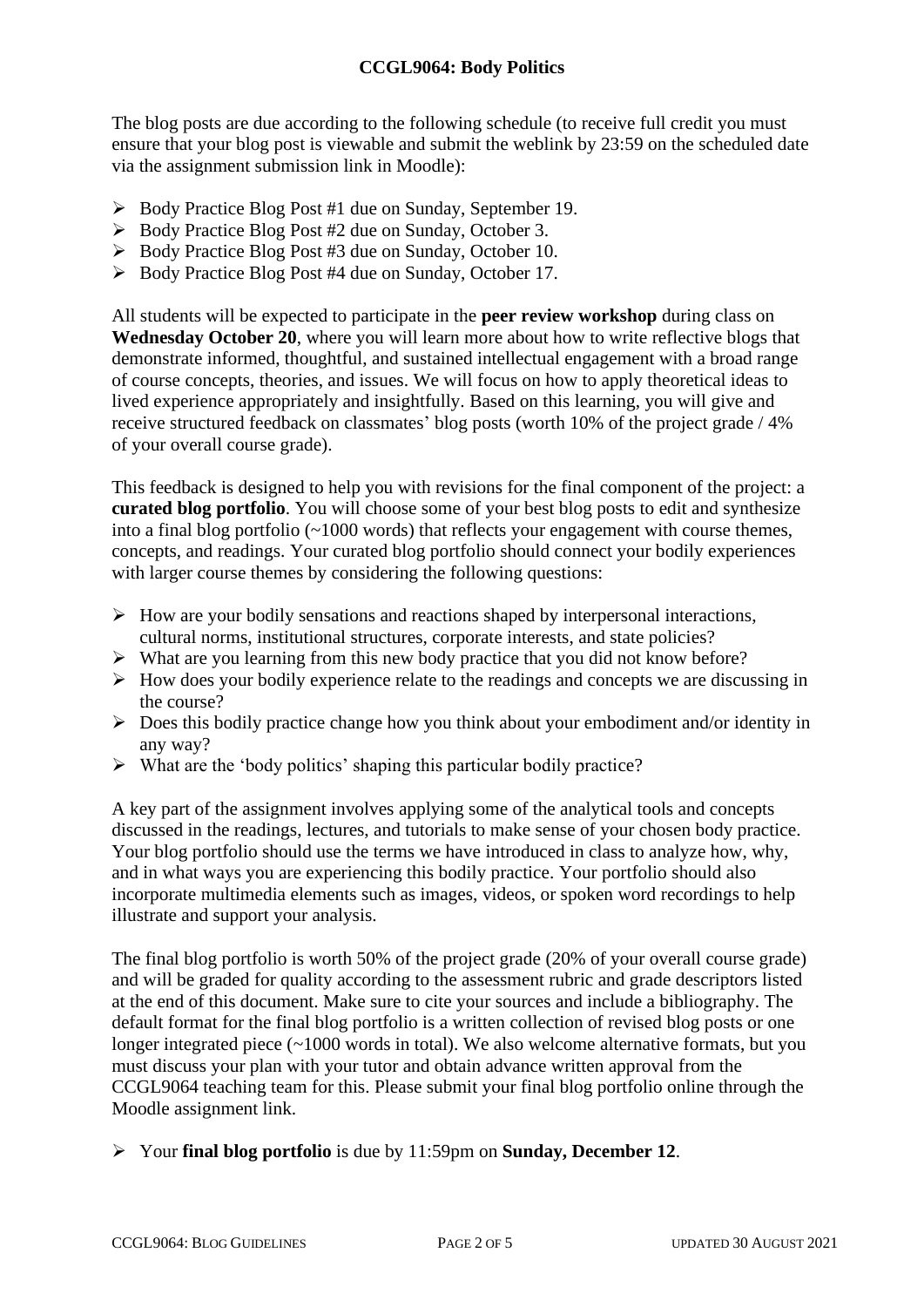### **ADDITIONAL GUIDELINES**

- ➢ **Penalties for Late Work**: All assignments are **due by 11:59 pm on the scheduled day**. The grading system for the five preliminary blog posts is explained above. For the final blog portfolio, each day late without a pre-approved extension will result in the reduction of your grade by 1/3 of a letter (e.g., an A- will become a B+).
- ➢ **Warning against Plagiarism**: Plagiarism is the use of someone else's work, words, or ideas without proper acknowledgement. In all your assignments, including your blog posts and final blog portfolio, you must always make clear where you have borrowed from others by identifying the original source and extent of your use of another's work. This obligation holds whether the sources are published or unpublished and whether they are in print or on the internet. As stated in the University of Hong Kong's *Full-Time Undergraduate Handbook*, "The University does not allow or tolerate plagiarism…. Any student who commits plagiarism is liable to disciplinary action which can result in serious consequences - including expulsion from the University." For more information on how to avoid plagiarism, please read "What is Plagiarism?" [\(https://tl.hku.hk/plagiarism/\)](https://tl.hku.hk/plagiarism/) and consult a member of the teaching team if you have any questions.
- ➢ **Citing sources and others' ideas**: We would like you to use the "**Author Date**" **format** (widely used in the social sciences) to (1) cite sources in your blog posts and portfolio, and (2) compile a Reference List to be included at the end of your final blog portfolio essay. An author-date citation (Foucault 1977) is placed within the text or at the end of a quotation and complete citation information is given in the list of references at the end of the paper.

#### **Citing sources in the text:**

- **Book or article**: *Citation should include author, year, page*  $\rightarrow$  (Foucault 1977:11)
- **Class lectures**: *Citation should include the lecturer's last name, year, lecture # and date*  $\rightarrow$  (Song 2021: Lecture 3, September 15)
- **Webpage:** *Citation should include author/organization name and year*  $\rightarrow$  (HKU) CCGL9064 2021)

#### **Citing sources in the reference list:**

- **Book**  $\rightarrow$  Foucault, Michel. (1977). Discipline and Punish: The Birth of the Prison. Translated by Alan Sheridan. Vintage Books.
- **Article** → Lai, Francisca. (2018). "Sexuality at Imagined Home: Same-Sex Desires among Indonesian Migrant Domestic Workers in Hong Kong." Sexualities 21(56): 899-913.
- **Webpage** → HKU CCGL9064. (2021). "Course Policies." Retrieved 18 September 2021 from<https://bodypolitics.hku.hk/course-policies/>
- **Class Lecture**  $\rightarrow$  Song, Priscilla. (2021). "Lecture 6: Reproducing  $\&$ Medicalizing Bodies" [slideshow handout]. Moodle@HKU. <https://moodle.hku.hk/course/view.php?id=79695>
- $\triangleright$  If you have any questions about the body practices blogging project or would like to discuss your ideas, please consult a member of the teaching team: Dr. Priscilla Song [\(songp@hku.hk\)](mailto:songp@hku.hk), Dr. Anna Iskra [\(iskra@hku.hk\)](mailto:iskra@hku.hk), or Ms. Tianyi Yan [\(yantyhsd@connect.hku.hk\)](mailto:yantyhsd@connect.hku.hk).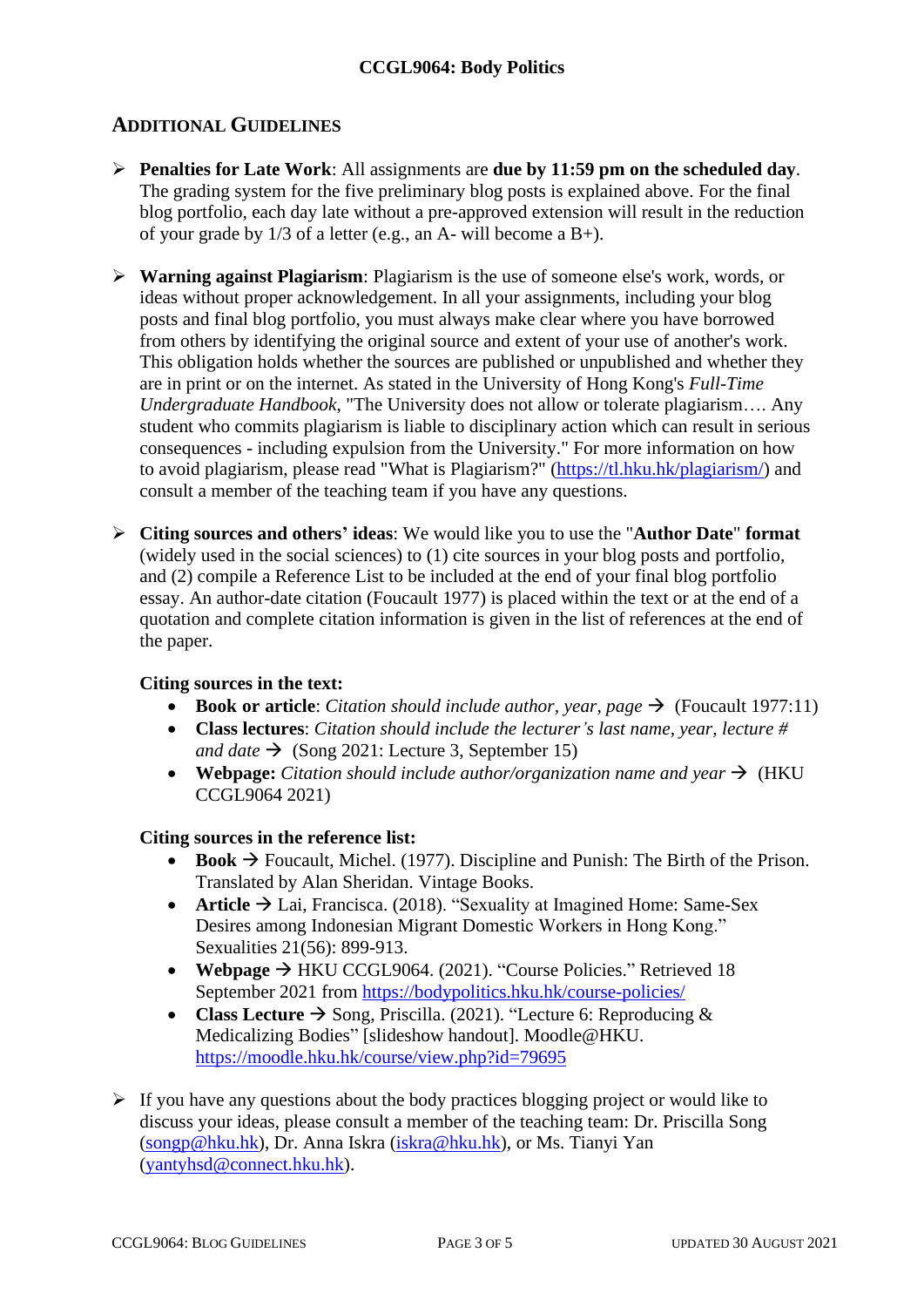### **ASSESSMENT RUBRIC FOR FINAL BLOG PORTFOLIO**

| <b>Assessment Category</b><br><b>Addressing the Task</b>                    | <b>Key Criteria</b><br>(Assessment method: 1-5 points based on<br>grade descriptors listed below)<br>How well does the final blog portfolio                                                                                                                                                                                                                                                   |  |
|-----------------------------------------------------------------------------|-----------------------------------------------------------------------------------------------------------------------------------------------------------------------------------------------------------------------------------------------------------------------------------------------------------------------------------------------------------------------------------------------|--|
|                                                                             | demonstrate engagement with a body practice<br>and articulate its relationship to course content?                                                                                                                                                                                                                                                                                             |  |
| <b>Intellectual Engagement with Concepts,</b><br><b>Theories, or Issues</b> | How well does the blog portfolio demonstrate<br>informed, thoughtful and sustained intellectual<br>engagement with a broad range of relevant<br>concepts, theories, and issues (at least 3 course<br>concepts $\&$ 3 course readings)? Are theoretical<br>ideas applied to lived experience appropriately<br>and insightfully? Are viewpoints clearly<br>articulated, meticulously supported? |  |
| <b>Broader Insights</b>                                                     | How well does the blog portfolio develop<br>understandings of body politics through the<br>chosen body practice and reflective blog<br>writing? Does the student demonstrate a<br>willingness and ability to subject their own<br>beliefs, values, and behaviors to critical<br>scrutiny?                                                                                                     |  |
| <b>Multimedia Components</b>                                                | How effectively and creatively does the blog<br>portfolio incorporate multimedia elements<br>(including images, videos, spoken word<br>recordings, etc.) to enhance communication of<br>key ideas?                                                                                                                                                                                            |  |
| <b>Mechanics</b>                                                            | Writing quality (including language use and<br>organizational structure); proper use of citations<br>and bibliography.                                                                                                                                                                                                                                                                        |  |

#### **GRADE RANGES FOR FINAL BLOG PORTFOLIO:**

**A Range**: 22-25 total points **B Range**: 17-21 total points **C Range**: 12-16 total points **D Range**: 8-11 total points **F Range**: 7 total points and below